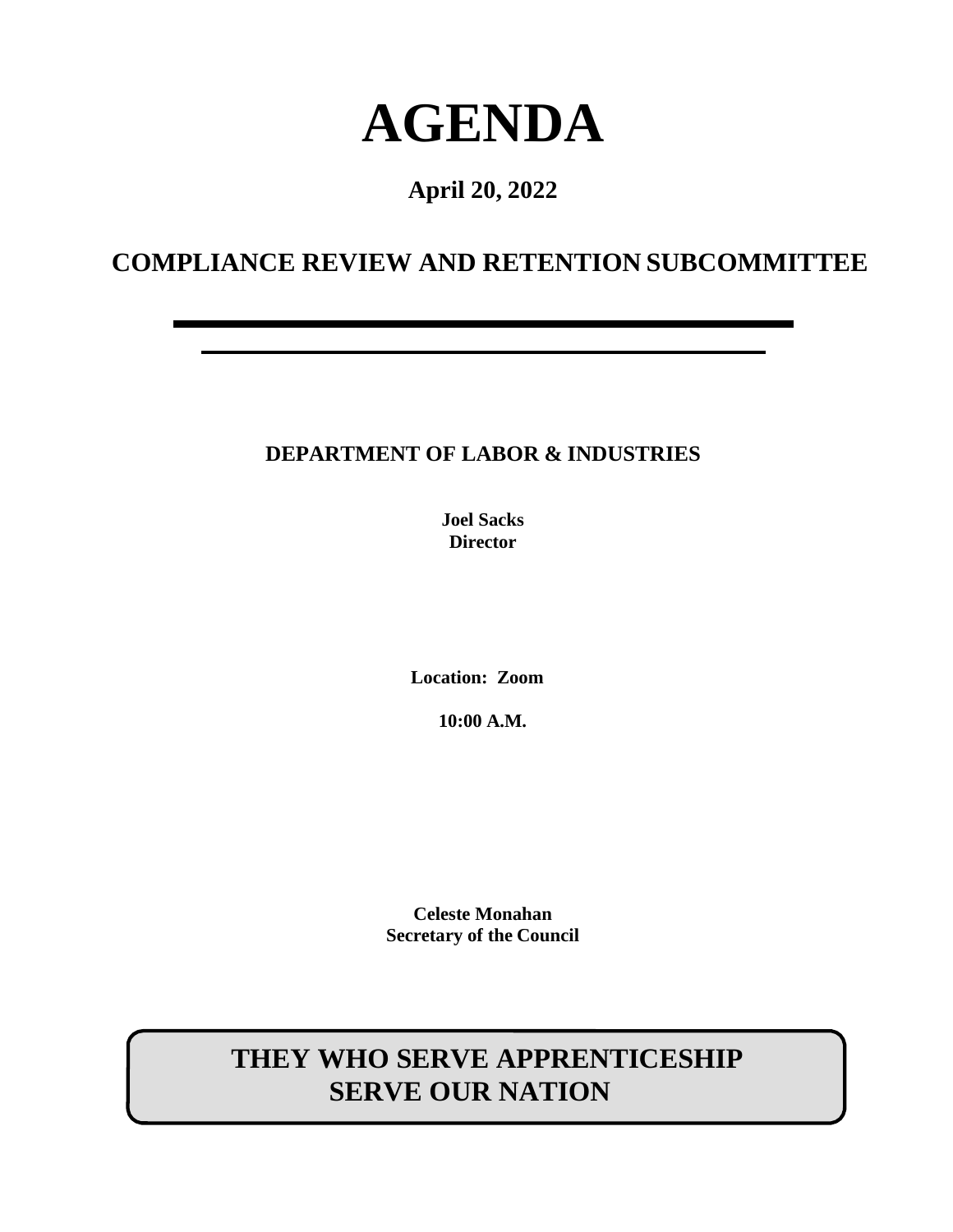## **COMPLIANCE REVIEW AND RETENTION SUBCOMMITTEE April 20, 2022 10:00 AM AGENDA**

#### **MEETING CALLED TO ORDER**

#### **ROLL CALL:**

#### **REPORTS:**

**Joint Retention and Recruitment Committee**

**Compliance Specialist's Report**

#### **UNFINISHED BUSINESS:**

1. Ardagh Group/GMP In-Plant Maintenance Apprenticeship Committee

#### **ITEMS FROM THE DEPARTMENT:**

2. Aerospace Joint Apprenticeship Committee

#### **APRIL 2022 CRRS AGENDA ITEMS:**

#### **NEW STANDARDS: (Permanent Registration)**

#### *Region 2b*

3. Washington State Controls Specialist Apprenticeship Committee - Controls Programmer

#### *Region 1a*

4. Aviation Technical Services

#### **NEW BUSINESS:**

#### *Region 6b*

- 5. LU 112 NECA Electrical Apprenticeship Committee
- 6. Operating Engineers Regional Training Program JATC
- 7. Washington Construction Teamsters Apprenticeship Committee